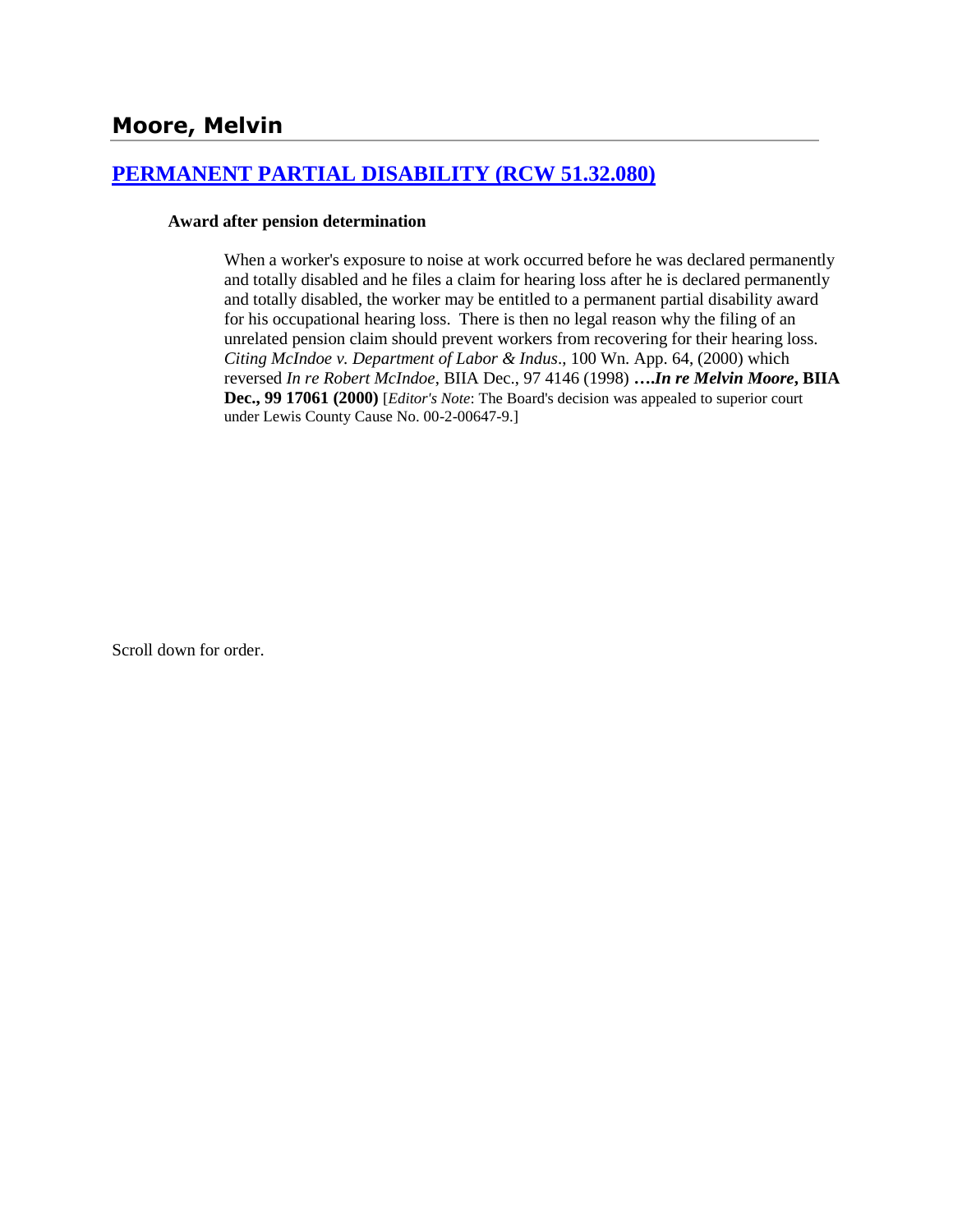# **BEFORE THE BOARD OF INDUSTRIAL INSURANCE APPEALS STATE OF WASHINGTON**

**)**

 **IN RE: MELVIN F. MOORE ) DOCKET NO. 99 17061**

**CLAIM NO. X-068652 ) DECISION AND ORDER** 

APPEARANCES:

 Claimant, Melvin F. Moore, by Springer, Norman & Workman, per John R. Dick Employer, Weyerhaeuser Company & Subsidiaries, by Weyerhaeuser Company, per Jack S. Eng

Department of Labor and Industries, by The Office of the Attorney General, per James S. Johnson, Assistant

The claimant, Melvin F. Moore, filed an appeal with the Board of Industrial Insurance Appeals on June 25, 1999, from an order of the Department of Labor and Industries dated May 28, 1999. The order affirmed a Department order dated May 7, 1999 that allowed the claim for occupational hearing loss with a date of manifestation of June 17, 1967, and the order also closed the claim without an award for permanent partial disability because the claimant had been found totally and permanently disabled under Claim No. F-562018. **REVERSED AND REMANDED.**

# **DECISION**

Pursuant to RCW 51.52.104 and RCW 51.52.106, this matter is before the Board for review and decision on a timely Petition for Review filed by the claimant to a Proposed Decision and Order issued on February 16, 2000, in which the order of the Department dated May 28, 1999, was affirmed.

 The Board has reviewed the evidentiary rulings in the record of proceedings and finds that no prejudicial error was committed and the rulings are affirmed. We have granted review due to the issuance of a controlling court decision after completion of the proposed decision. On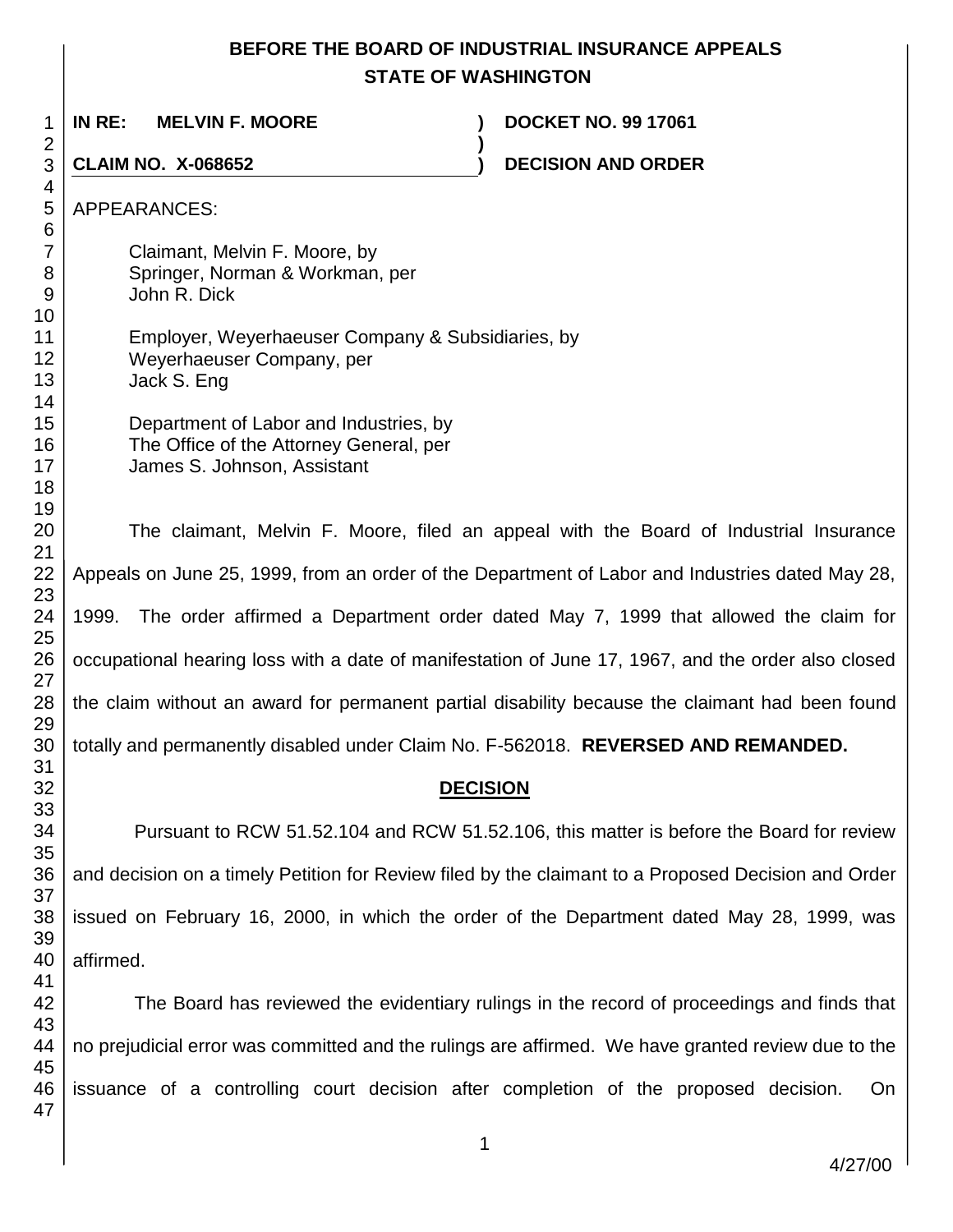March 23, 2000, the Washington State Court of Appeals, Division III, issued an opinion that essentially reversed earlier decisions of the Board on the key issue in Mr. Moore's appeal. The issue is whether a worker can be awarded a permanent partial disability for an occupational disease of hearing loss when the claim for the occupational disease was filed after the Department declared him to be totally and permanently disabled under a different claim. In *McIndoe v. Department of Labor & Indus.,* No. 18250-9-III (Slip Op., March 23, 2000), the Court of Appeals reviewed the appeals of three workers who developed occupationally related hearing loss before the dates of different industrial injuries from which they were eventually found to be permanently and totally disabled. They filed claims for hearing loss after they were declared permanently and totally disabled. The court distinguished permanent partial disability from permanent total disability so that awards for both types of permanent disability under different claims are not necessarily inconsistent. It explained that permanent partial disability reflects only the loss of bodily function and it is not measured by loss of earning power. By comparison, permanent total disability concerns loss of earning power and is defined as the, '"[L]oss of [body part or function] permanently incapacitating the worker from performing any work at any gainful occupation.' RCW 51.08.160; WAC 296-29-01002."' *McIndoe,* at 5.

The court interpreted the Supreme Court decision of *Clauson v. Department of Labor & Indus.,* 130 Wn.2d 580 (1996). In *Clauson* at 586*,* the Supreme Court stated that, "Mr. Clauson seeks a permanent partial disability award for an injury which was sustained before the injury resulting in his permanent total disability and which was considered under a separate claim which was **pending** at the time he was classified as permanently totally disabled." (Emphasis added). *McIndoe*, at 4. Both claims of Mr. Clauson's were filed and open at the Department, and the court concluded that Mr. Clauson could later receive the permanent partial disability award regardless of his status as permanently and totally disabled. The Court of Appeals in *McIndoe* explained that,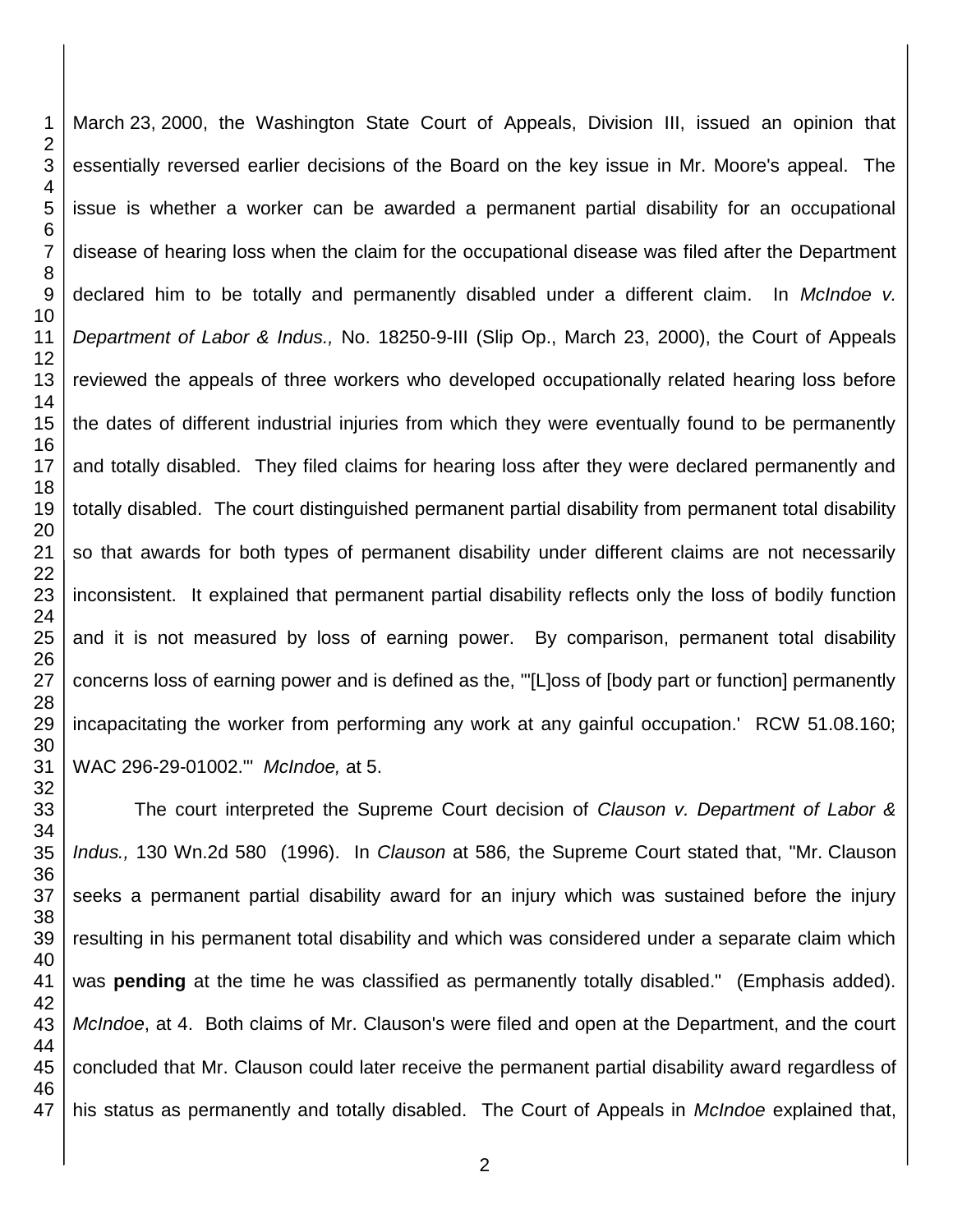"By the term *pending*, the *Clauson* court meant *pre-existing* and, therefore, necessarily included claims discovered and filed within the statute of limitation. There is then no legal reason why the filing of an unrelated pension claim should prevent these workers from recovering for their hearing loss." *McIndoe* at 5. We, of course, will follow this interpretation of *Clauson* and we note that our significant decision *In re Robert McIndoe,* BIIA Dec., 97 4146 (1998) has been reversed.

The parties presented this appeal on stipulated facts. In 1973, Mr. Moore was declared permanently and totally disabled under claim F-562018. He last worked for the Weyerhaeuser Company on June 15, 1967. Mr. Moore filed his application for benefits due to occupational hearing loss with the Weyerhaeuser Company on July 24, 1998. The Department issued an order allowing the claim on May 7, 1999. The claimant protested that order, and it was affirmed on May 28, 1999. He filed this timely appeal thereafter. The parties agreed that Mr. Moore has binaural hearing loss impairment to some extent. They also agree that medical opinion in the claim file indicates his hearing loss was caused, at least in part, by exposure to noise while in the course of his employment. Mr. Moore operated a power saw, and he worked as a choker setter and woods worker for Weyerhaeuser from August 1959 until his back and lower extremity injuries in June 1967. Weyerhaeuser did not protest the allowance of the claim.

The stipulated facts establish that medical opinion exists that Mr. Moore has occupational hearing loss. Unlike claims for industrial injuries, claims for occupational disease can be filed years after work exposure. There has been no challenge to the timeliness of the claimant's application for occupational hearing loss.

The recent Court of Appeals decision in *McIndoe* is directly on point with the facts of this appeal. Mr. Moore's exposure to noise at work occurred before he was declared permanently and totally disabled in 1973 due to an industrial injury. Under *McIndoe,* his claim for occupational hearing loss "was pending" the date that he was declared totally and permanently disabled. Thus,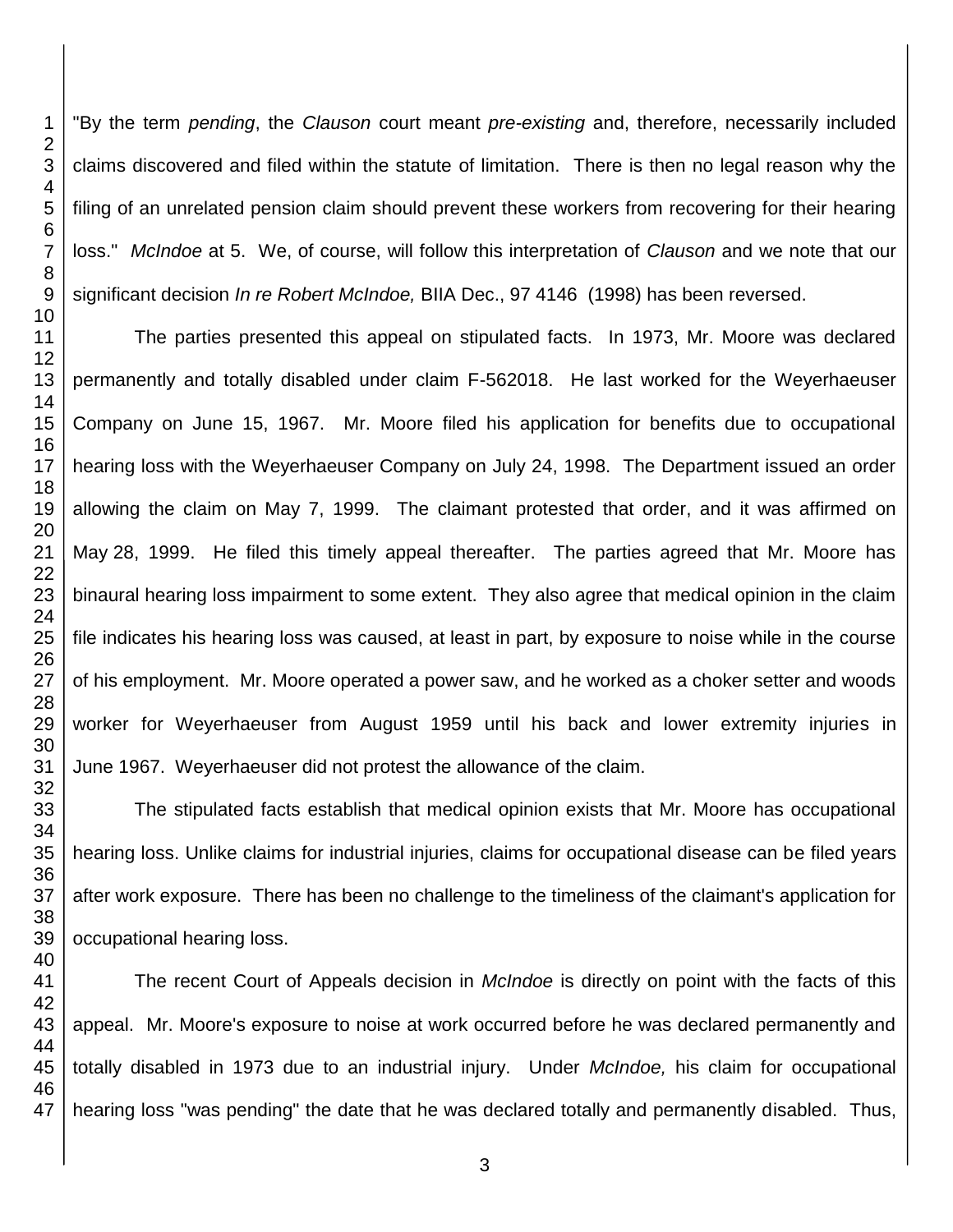he is entitled to a permanent partial disability award for his occupational hearing loss, if any such loss can be established as compensable under the Industrial Insurance Act. The claim must be remanded to the Department to adjudicate the extent of any compensable hearing loss attributable to his work.

The May 28, 1999 order of the Department that affirmed the May 7, 1999 Department order is reversed. The claim is remanded to the Department to issue an order that allows the claim for the occupational disease of hearing loss, and that provides benefits to which the claimant may be entitled under the Industrial Insurance Act including an award of permanent partial disability for compensable, occupational hearing loss, if any exists.

## **FINDINGS OF FACT**

- 1. On July 24, 1998, Melvin F. Moore filed a timely application for benefits with the Department of Labor and Industries for bilateral hearing loss incurred during the course of his employment. On May 7, 1999, the Department issued an order that allowed the claim with a date of manifestation and last injurious exposure of June 17, 1967. The May 7, 1999 order also closed the claim without an award for permanent partial disability because Mr. Moore had been awarded permanent total disability under claim F-562018. On May 14, 1999, Mr. Moore protested the May 7, 1999 order, and on May 28, 1999, the Department issued an order affirming the May 7, 1999 Department order. On June 25, 1999, Mr. Moore filed a Notice of Appeal with the Board of Industrial Insurance Appeals. The Board issued an order granting the appeal on July 22, 1999.
- 2. Mr. Moore was a power saw or chain saw operator, choker setter and woods worker for the Weyerhaeuser Company from August 1959 until he injured his back and lower extremities at work in June 1967. Mr. Moore last worked on June 15, 1967.
- 3. Mr. Moore has binaural hearing loss that was caused, at least in part, by exposure to noise while in the course of his employment with the Weyerhaeuser Company prior to June 15, 1967.
- 4. In 1973, the Department of Labor and Industries awarded Mr. Moore permanent and total disability status under Claim No. F-562018, due to the effects of the industrial injury he incurred to his back and lower extremities in June 1967. He remained in permanent and total disability status as of May 28, 1999.

4

47